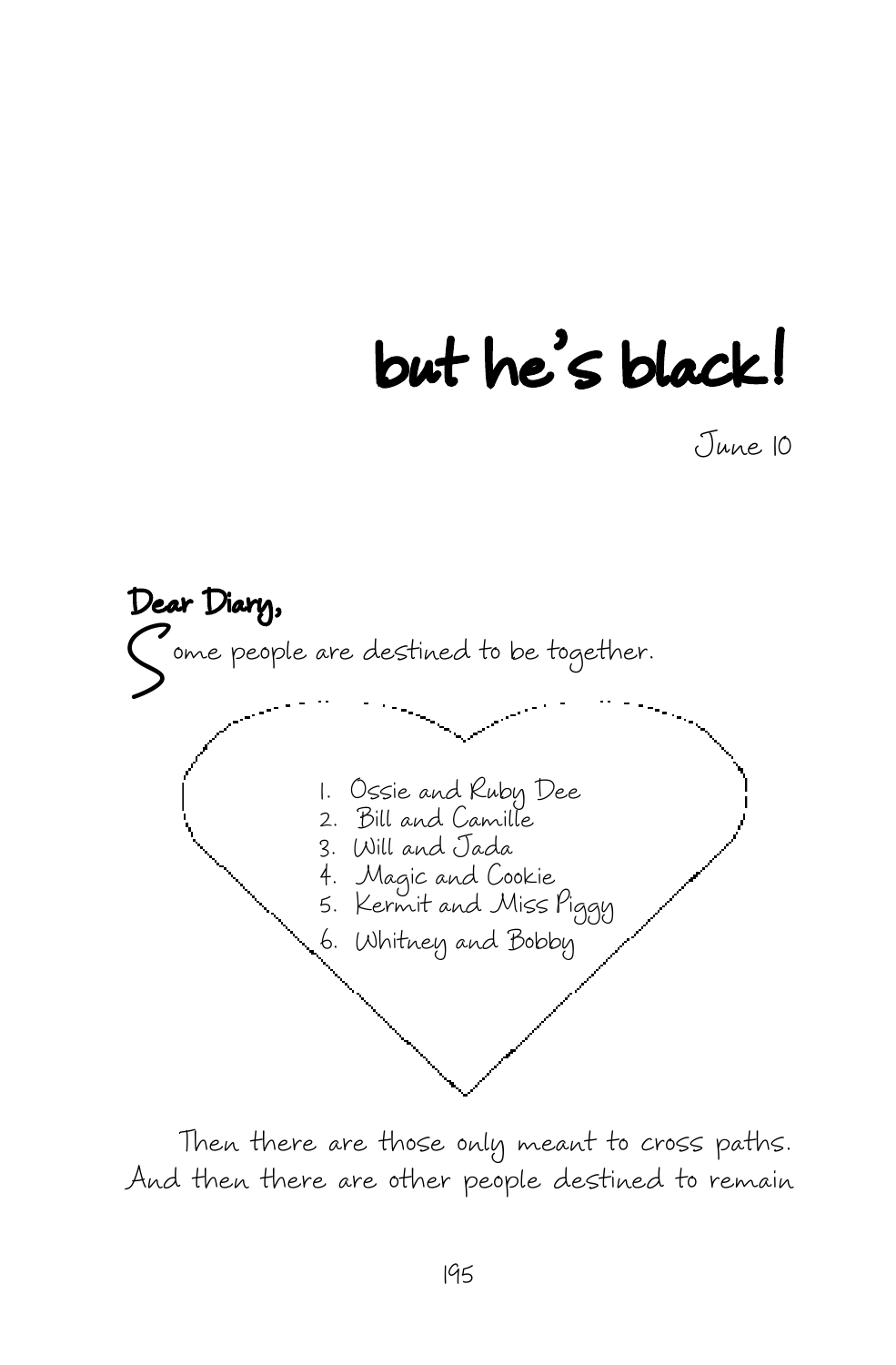distant strangers for a lifetime. Why do people insist on ignoring fate? Why are they so quick to fix you up with a cute friend or a shy cousin or a wealthy neighbor? Do I look like I shouldn't be alone? And why do these people refuse to realize if they wouldn't date them, then chances are I probably wouldn't either, regardless of what we have in common. Do I look that desperate?

"I want to talk to you about something when you have a chance."

That's funny. Mindy had never really talked to me before today. Was she trying to suck up to me for a contribution to her gift?

"What's wrong?"

"Oh, nothing's wrong! I was just wondering, uh, if you're seeing anyone?" she asked.

Okay, I don't even get down like that.

"Why?"

"Normally, I don't do this, but I know this guy who would be perfect for you."

"Why do you think he would be perfect for me?" I asked.

"You guys just look like you belong together. He's smart, attractive, and has a good job."

"Then why is he single?"

"He's a little shy and he doesn't really go out. He just moved here like six months ago," she explained.

"How do you know him?"

"Oh, he's my neighbor. So you're single, right?"

"How do you know?"

"Because I was telling Lisa about you two and she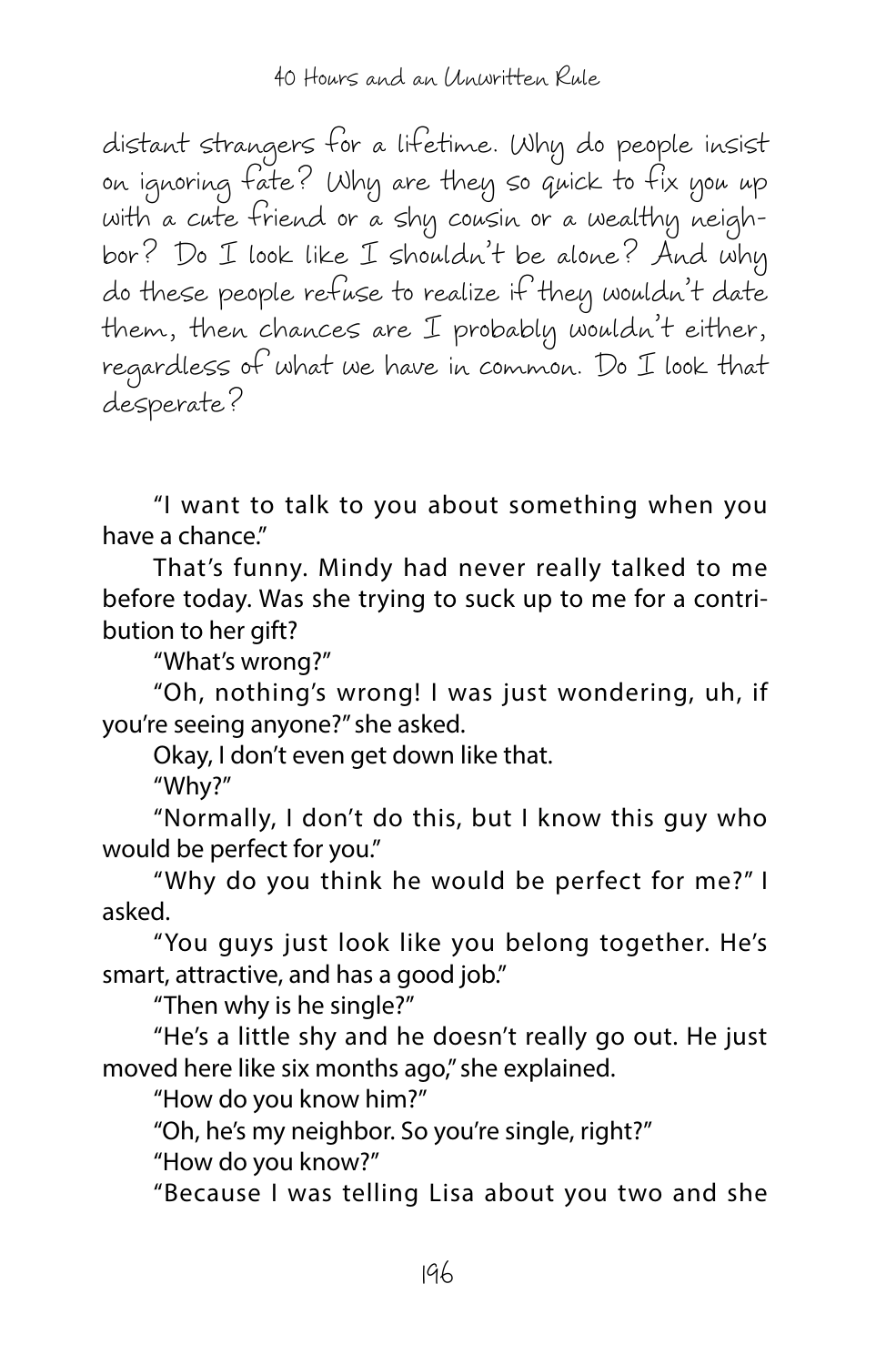told me. Look, you should really meet him. You guys would be so cute together," she insisted.

"Uh, I don't know. What does he look like?"

"He is fine, girlfriend! And he has really smooth skin."

"Really?"

"Look, what if we do a drinks thing with a group, you know, very informal? If you don't like him then you're not forced to talk to him all night."

"Oh, alright. What do I have to lose, right?"

"Right. But I'm telling you, you're going to really like him."

I don't know why, but I agreed to do this love-connection thing. What did I have to lose, right? She said that he was fine and had great skin so he must be tolerable on the eyes. But why was she doing this? She barely spoke to me and when she did, it was just "hello." What did she have to gain? Was she getting something out of this matchmaking scheme?

A week had passed and Mindy was still overly excited about hooking me up with her friend. I have to admit, as I walked in the bar, I was a little nervous about meeting Mr. Right.

"He's not here yet," she said when I arrived.

"Okay, I'll just get a drink. I'll be back."

I was relieved because I hadn't seen anyone who caught my eye as I did a quick scan of the bar. So far, so good. I started to have a good feeling about this. Maybe she really knew fate. And maybe she had an idea of what I was and wasn't looking for in a guy. I began to wonder if maybe this was my year. I was going to find Mr. Right and get married and then have two kids, a boy and a girl. It was finally my time! I had a feeling. Maybe it was the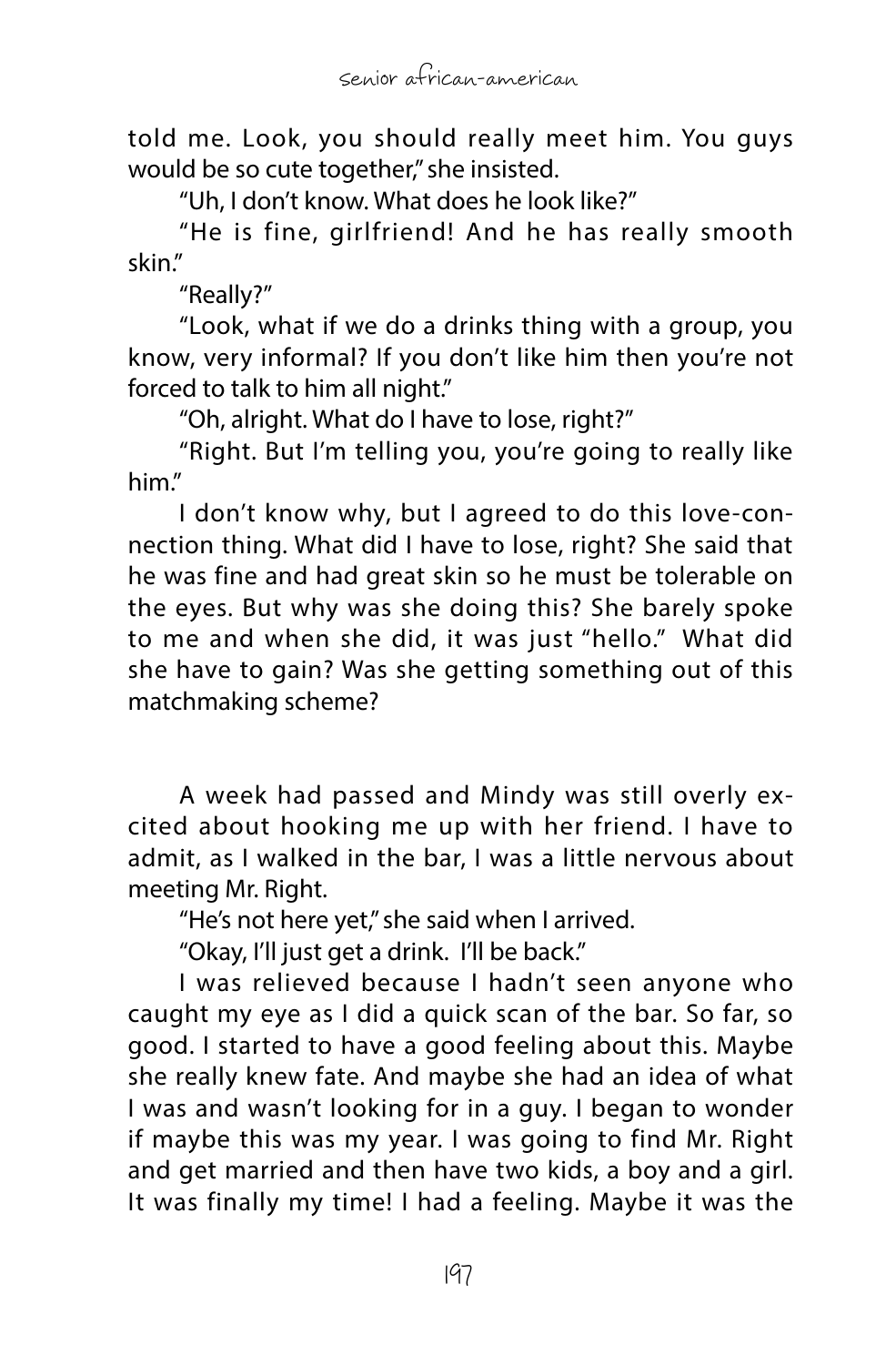same feeling that she had gotten and that's why she was hooking us up in the first place. See, they're not all bad.

So, I spoke too soon again. I knew who he was as soon as his ugly butt disrupted the "I'm single and I like to mingle" vibe of the bar. At that point, we were the only two black people in the place. It wasn't rocket science. At first I was mad at him for looking like he had just stepped off a video shoot in the dirty south and was now on his way in his tight black leather pants to do a fashion shoot for Leather R Us. I bet he had a good job. The question was, Was it legal? Because of his nonstop, Chester-the-cat grin, his mouthful of platinum was shining brighter than the sun on a bright, sunny day. Maybe that was it. Maybe Mindy had never seen how he really looked because his teeth always blocked her view. But clearly she should have seen his unshaven face or his unkempt dreads or both of his tattooed arms. Had someone told him that the Tasmanian devil was cute? And that was just one of the many ridiculous pieces of art that he was wearing on his arms. Oh, and let's not talk about what he was wearing—or shall I say wasn't wearing. No socks. No lotion. No class. Do I even have to continue? I know you get the idea. Surely, we didn't even belong in same bar.

But then I got in touch with my anger and directed it to the real culprit. I know she didn't! Perfect couple my ass! What was she smokin'? Or by looking at him, what were they smokin'? Could she really see me with this guy? Could she really see him? Because if she had, then the answer to my first question most definitely would have been "no."

"So, what do you think?" she asked excitedly.

I was speechless. The only thing I could say was ...

"What the hell? Uh, no."

"But can't you at least say hello," she begged.

"Uh, no. Look, I have to go."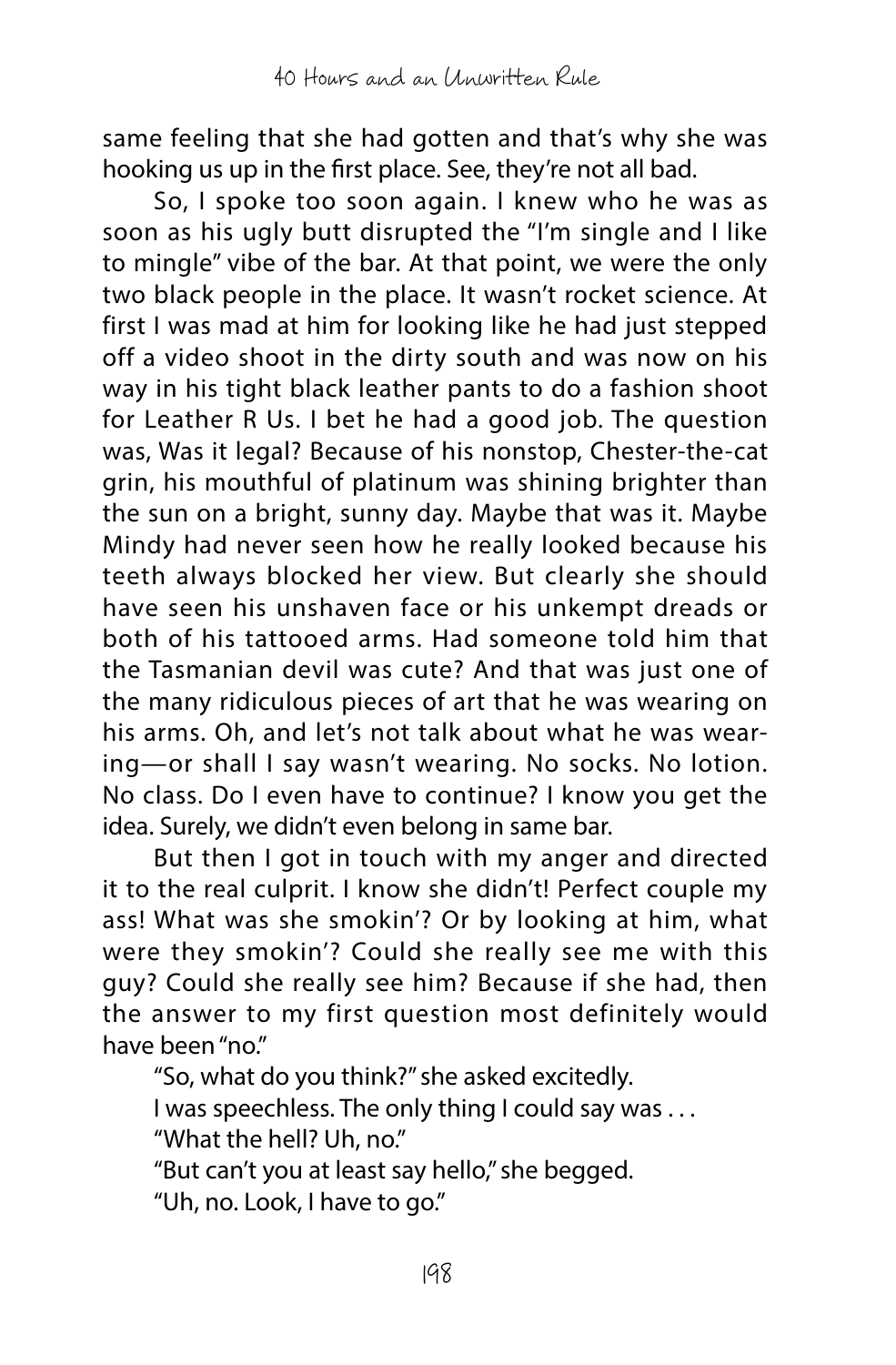"But you guys are so much alike."

So, that was it! I finally solved the puzzle. Everything started to make sense. We were alike. Well, clearly there was only one thing that was alike when it came to him and me.

What she meant to say was, "But he's black!"

They never make it hard for you to dissect their dysfunctional brains, do they? It's always so obvious to tell what they are thinking and why. So, she had met another black person and immediately a bell went off in her head. The only two black people I know are meant to be together!

"Would you date him?" I asked.

Suddenly, she had nothing to say.

"Tell me, would you date him?" I asked her again.

"I don't know. I've never really looked at him in that way."

What she meant to say was, "Hell no! My parents would kill me."

"Yeah, it doesn't look like you've looked at him at all."

"You can't tell me that he doesn't have a great body."

"Well, I can't tell with all of the tattoos covering it."

"He's an artist."

"I thought you said he had a good job."

"He does. He's a salesman but he's an artist on the side."

"What does he sell, platinum teeth?"

"No, actually he's into real estate. But you should see his art. It's so beautiful and inspiring. I've never seen anything like it."

"Yeah, I know what you mean. Look, this is not a good idea."

"What's wrong? He isn't your type?"